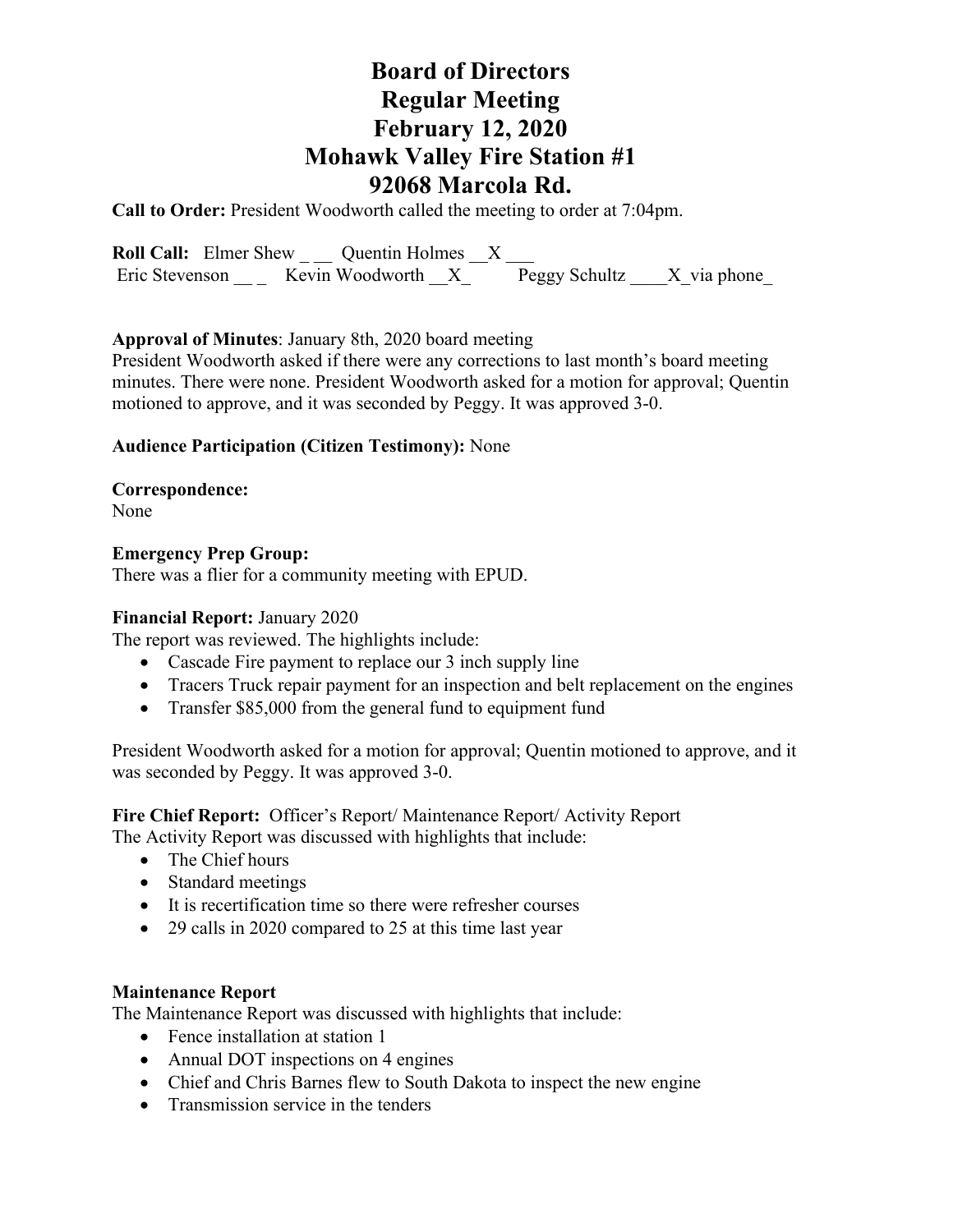# **Board of Directors Regular Meeting February 12, 2020 Mohawk Valley Fire Station #1 92068 Marcola Rd.**

# **Old Business**:

1. Project Update

The new engine should be on the road within a few weeks to Spokane. It should only be there a few days Peggy asked about the South Dakota trip. Chief and Chris thought it went well, it was thorough but unorganized. They were able to customize the engine more without spending more money. They are hoping to plan an open house for the community to see the engine.

2. Incentive Program

President Woodworth wanted to table this topic until more board members could be present.

# 3. Budget Committee

We have filled the budget committee and the first meeting will be the week before the regular board meeting in April.

4. SDAO grant

We got our 50% match already. The fence is installed. We are sending out the paperwork to close it.

5. Copier

The new one is installed. We need a motion to move the old one into surplus and then we can put it up for auction. President Woodworth asked for a motion for approval; Quentin motioned to approve, and it was seconded by Peggy. It was approved 3-0. The auction notice will go out to the public at both stores and at the station.

6. Fire Protection Contracts They are all paid and are good for one year.

# **New Business:**

1. Meeting Calendar

A meeting calendar is attached to the packet and Chief reminded everyone the budget meeting is one week before the regular board meeting in April. There is also one schedule for May just in case.

2. Salary Schedule Resolution 2020-02

Every July, the staff gets a COLA raise. It is based on the Western Region CPIU which is at 2.7% this year. The Board needs to adopt the resolution so the Chief can finish the budget. President Woodworth read that resolution. It would also adopt the pay scare for the Division Chief. We added a  $6<sup>th</sup>$  step to that. This will be effective July 1, 2020.